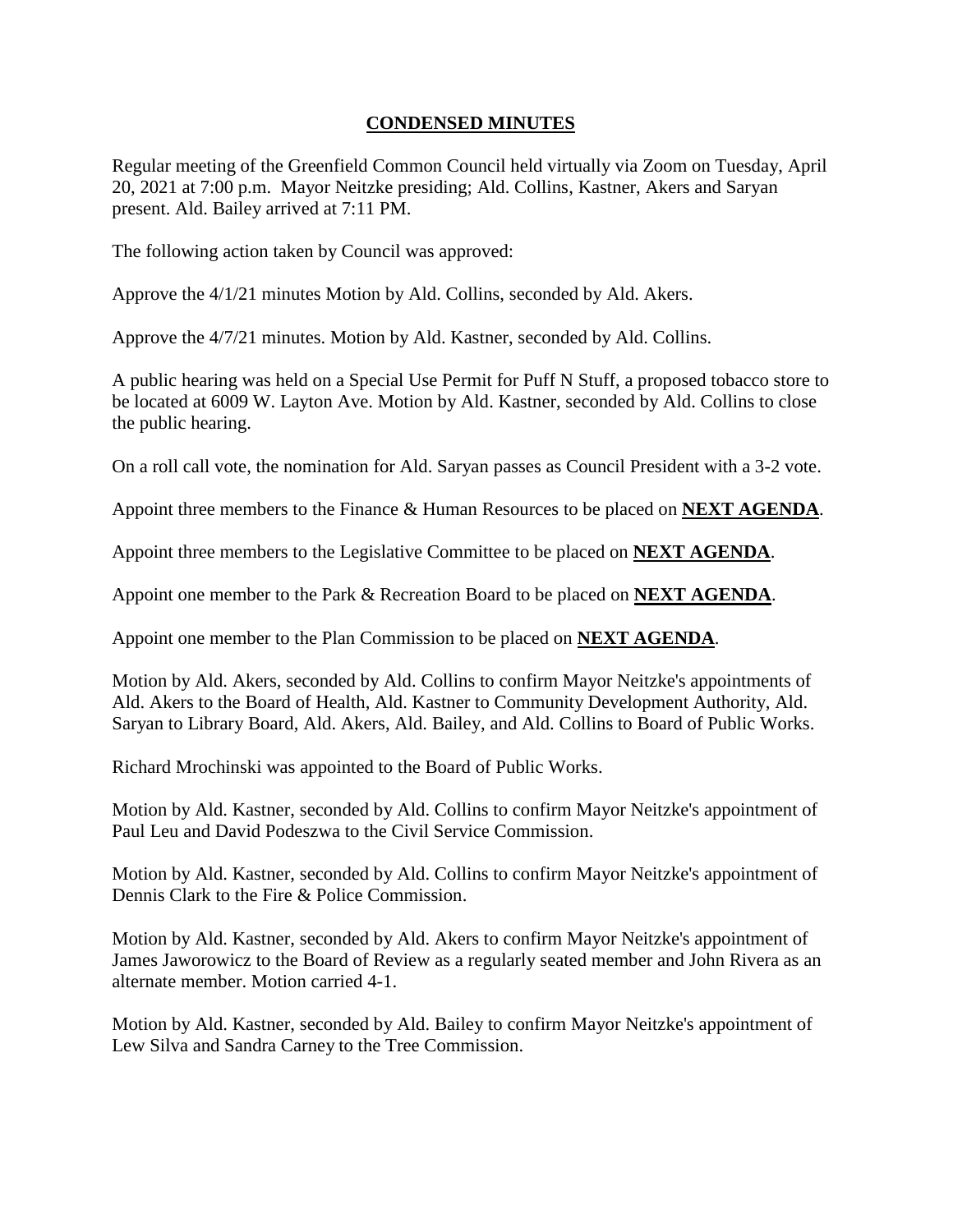Motion by Ald. Bailey, seconded by Ald. Saryan to confirm Mayor Neitzke's appointment of Michael Gierl to the Zoning Board of Appeals.

Michael Braswell and Robert Krenz were reappointed as alternate members to the Plan Commission.

David Schilz was reappointed as an alternate member to the Zoning Board of Appeals.

Audrey Ellison was designated Chairperson of Zoning Board of Appeals.

Approve operator licenses. Motion by Ald. Akers, seconded by Ald. Collins.

Approve application for 2020-2021 "Class A" liquor license for Skogen's Foodliner Inc. for the property at 4777 S. 27th St. (Festival Foods). Motion by Ald.Kastner, seconded by Ald. Collins.

Approve a change of agent from David Louis Brantner to Edward J. Janikowski for the 2020- 2021 Class "B" beer license held by Portillo's Hot Dogs, LLC, 8705 W. Sura Lane, Greenfield. Motion by Ald. Kastner, seconded by Ald. Akers.

Approve a change of agent from Jamie Herring to Jane Kernats for the 2020-2021 "Class A" liquor license held by Aldi #73, 4225 S 108th St, Greenfield. Motion by Ald. Kastner, seconded by Ald. Collins.

Approve the purchase of a zero turn riding mower for the Parks and Recreation Department. Motion by Ald. Kastner, seconded by Ald. Collins.

Approve the 2021 Sewer Service Rates as proposed in the 2021 Budget. Motion by Ald. Kastner, seconded by Ald. Saryan.

Approve an Outdoor Special Event application for the Cruisin' Car Show, to be located at Kulwicki Park, 10777 W. Cold Spring Rd., May 29, 2021. Motion by Ald. Kastner, seconded by Ald. Akers.

Approve an Outdoor Special Event application for the House of Harley Freedom Music Series event, located at 6221 W. Layton Ave., May 29, 2021. Motion by Ald. Kastner, seconded by Ald. Collins. On a roll call vote, motion carried 3-2.

Approve an Outdoor Special Event application for the House of Harley Freedom Music Series event, located at 6221 W. Layton Ave., June 5, 2021. Motion by Ald. Kastner, seconded by Ald. Collins. On a roll call vote, motion carried 3-2.

Approve an Outdoor Special Event application for the House of Harley Freedom Music Series event, located at 6221 W. Layton Ave., June 19, 2021. Motion by Ald. Kastner, seconded by Ald. Collins. On a roll call vote, motion carried 3-2.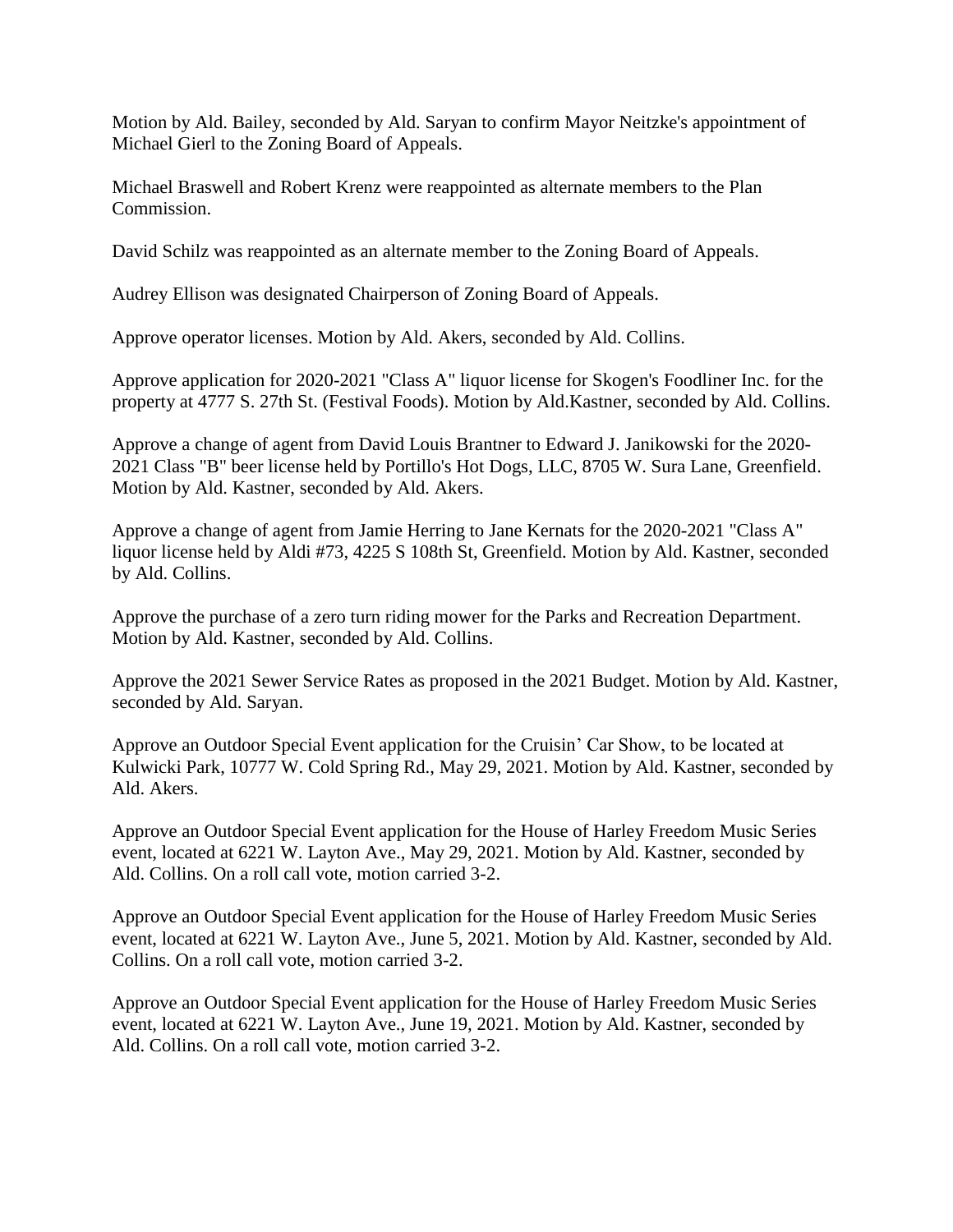Approve an Outdoor Special Event application for the House of Harley Law Enforcement Ride event, located at 6221 W. Layton Ave., June 12, 2021. Motion by Ald. Kastner, seconded by Ald. Collins. On a roll call vote, motion carried 3-2.

Approve an Outdoor Special Event application for the House of Harley ShovelHead Reunion Pre-Party event, located at 6221 W. Layton Ave., June 25, 2021. Motion by Ald. Kastner, seconded by Ald. Collins. On a roll call vote, motion carried 3-2.

Approve a Special Use Review and Site, Landscaping and Architectural Plans for a proposed addition to Advanced Animal Hospital, located at 3374 W. Loomis Rd. Motion by Ald. Kastner, seconded by Ald. Collins.

Approve a Certified Survey Map for proposed combination of four (4) parcels located at 4930, 49\*\*, 4920 and 4830 W. Loomis Rd., Tax Key Nos. 620-9960-006, 620-9960-007, 620-9952- 000 and 620-9959-000. Motion by Ald. Kastner, seconded by Ald. Collins.

Approve Site and Landscaping Plans for a proposed community garden at The Salvation Army, located at 2900 W. Cold Spring Rd., Tax Key No. 576-9980-000. Motion by Ald. Kastner, seconded by Ald. Akers.

Approve Site and Architectural Plans for proposed construction of a ramp at General Dentistry, located at 4000 W. Howard Ave., Tax Key No. 554-8986-000. Motion by Ald. Kastner, seconded by Ald. Collins.

Approve a Certified Survey Map for proposed combination of two (2) parcels located at 6221 and 6401 W. Layton Ave. and Site and Landscaping Plans for proposed parking lot expansion for House of Harley-Davidson, located at 6221 W. Layton Ave., Tax Key Nos. 618-9996-008 and 618-9994-000. Motion by Ald. Kastner, seconded by Ald. Collins.

Approve a Site Plan Amendment for GreatLife Greenfield – The Woods, a proposed senior housing development, to be located at 11940 W. Edgerton Ave., 120<sup>\*\*</sup> W. Vogel Ave. and 120\*\* W. Vogel Ave., Tax Key Nos. 611-8964-000, 611-8965-001 and 611-8965-002. Motion by Ald. Collins, seconded by Ald. Kastner.

Go into closed session pursuant to Wis. Stat. § 19.85 (1)(e) & (f) for discussion re operator license application and potential lawsuit. Motion by Ald. Akers, seconded by Ald. Kastner. Reconvene into open session. Motion by Ald. Kastner, seconded by Ald. Akers.

Approve operator license for Tiffany Rae Earley. Motion by Ald. Bailey, seconded by Ald. Kastner.

The following nomination failed:

The nomination for Ald. Kastner fails with a 3-2 vote.